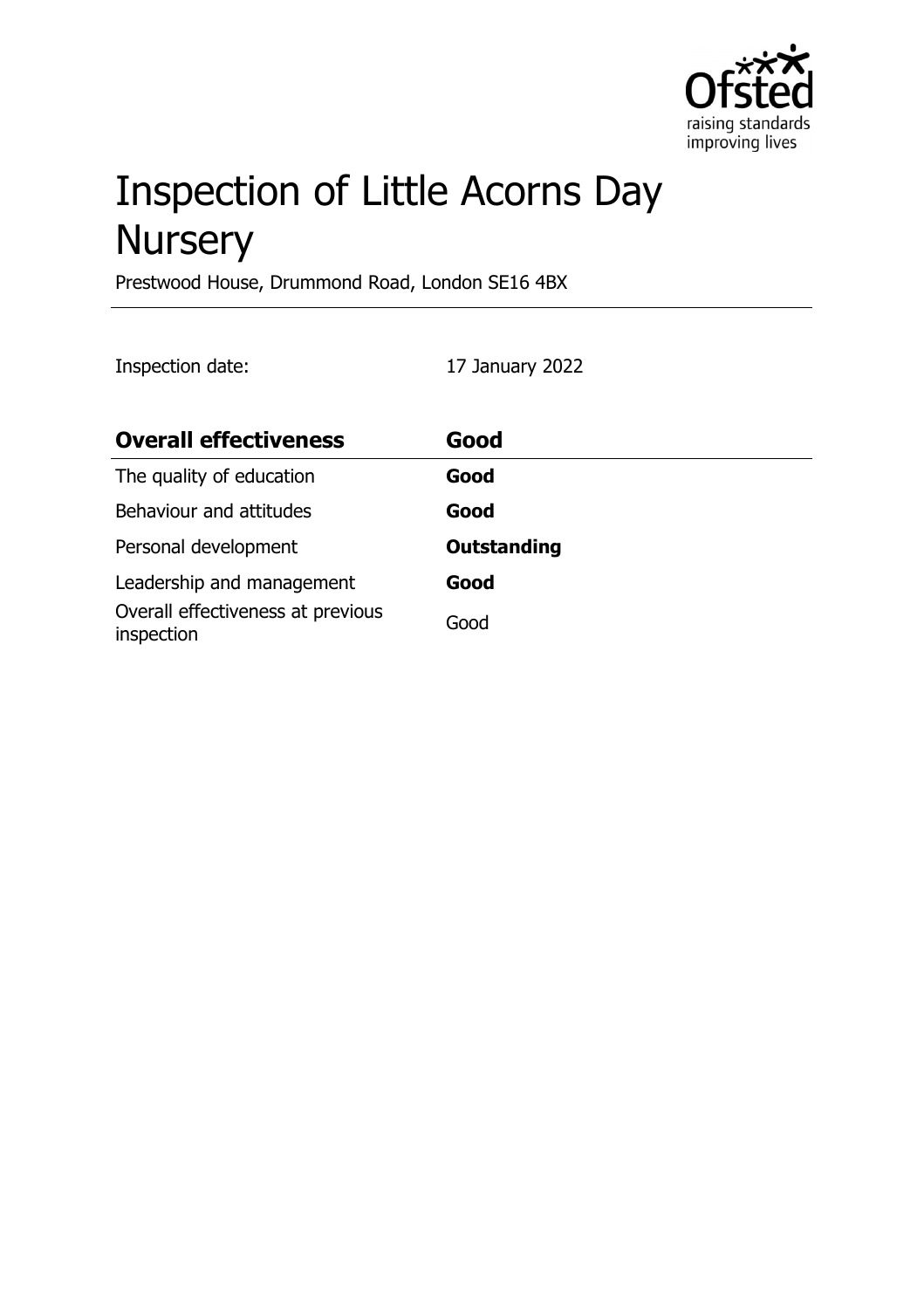

# **What is it like to attend this early years setting?**

#### **The provision is good**

Given children's starting points and the impact that lockdowns have had on their development, children are making good progress. Children are happy, settled and arrive eager to start their learning. Children excitedly talk with staff about events with their families at the weekend. Younger children respond well to staff's questions that help them to recall past events and develop language skills, which for the majority are slightly delayed. Older children confidently recite spells in a book, learning about rhythm and rhyming. Babies are highly confident and respond well to carrying out tasks at mealtimes, such as handing out water to their lessmobile friends. This helps to build on children's personal and social development as well as physical skills that have all been slightly delayed.

Children have consistent support to develop their small muscles. For example, throughout the nursery, children learn to peel their oranges for snack and pour their drinks, among other activities. Children develop skills, such as being able to put their coats and shoes on. They respond extremely well to praise, which helps them to challenge themselves further to develop their skills. Children thoroughly enjoy exploring and experimenting with the mud kitchen. They skilfully use a range of utensils to mix and transport the mixture to different places. This further helps to support children's physical development.

## **What does the early years setting do well and what does it need to do better?**

- $\blacksquare$  The manager and staff have an excellent understanding of the community children live in. They effectively use this information to help staff plan highly tailored activities to meet children's individual needs. For example, they make sure anxious children have safe places to learn, and staff use simple sentences for children to understand and learn from. With the most-capable children, staff use more-complex language, helping to provide challenge to aid children's progress.
- $\blacksquare$  Staff are highly skilled in teaching children respect for adults and each other. Children are extremely alert to the feelings of their friends and how their actions can impact others. Staff are very consistent in their approach to behaviour management. Children behave exceptionally well.
- $\blacksquare$  The care and support of children with special educational needs and/or disabilities is a key strength. Staff work closely with parents and other agencies to set targets for children to work towards. Staff are fully aware of the positive impact the sensory room has on the children's development. They effectively use these resources to support children's language development as well as their personal and social development.
- $\blacksquare$  At times, staff are not fully mindful of others carrying out activities with children. For example, they will not wait until staff have finished an activity before they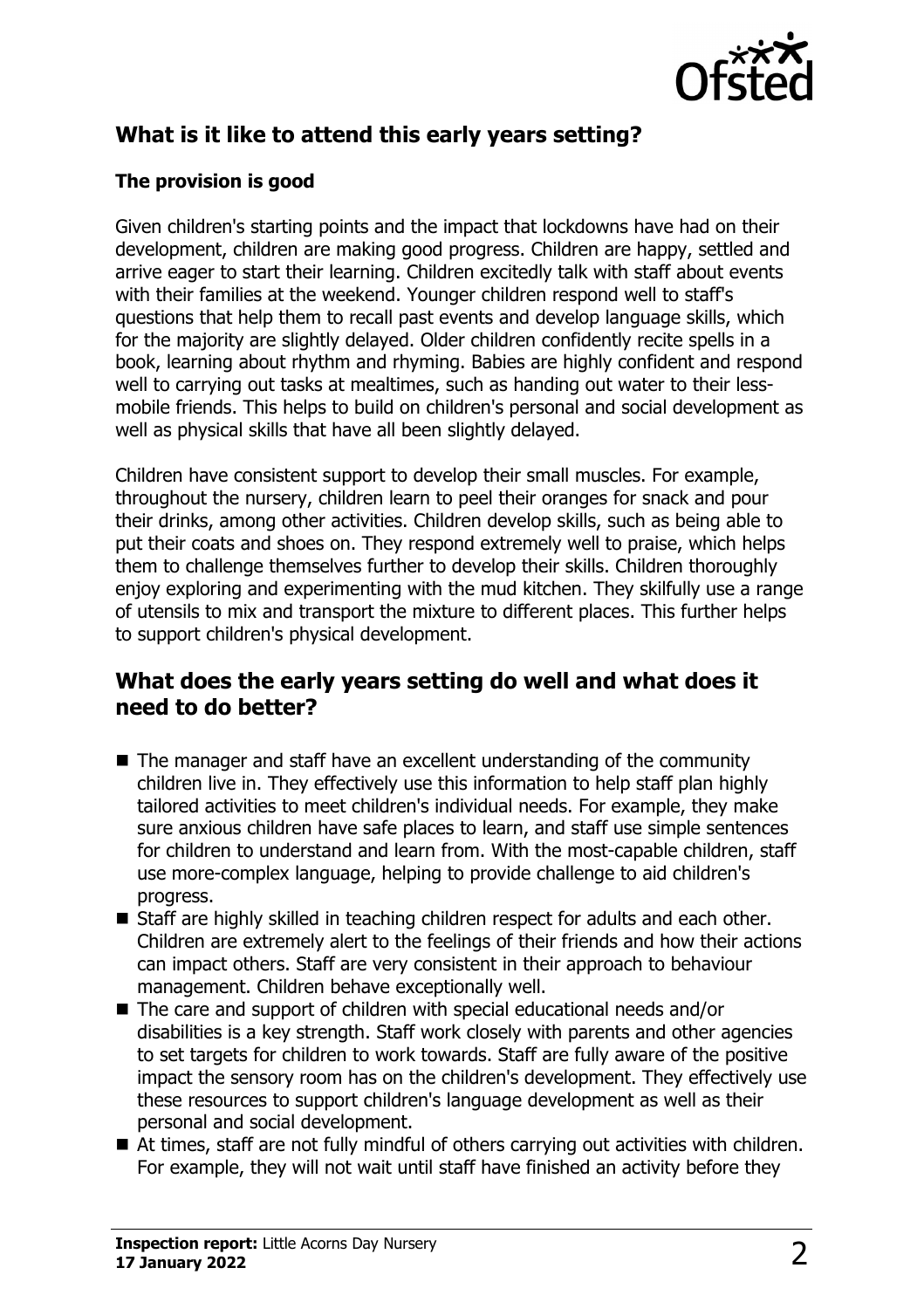

interrupt to ask a question. This, at times, causes staff to lose focus and not provide the best learning experience they can for children.

- $\blacksquare$  The manager is fully aware of the importance of staff well-being and personal development. Recent training has helped staff to support children with autism. Staff work with the special educational needs coordinator to provide high-quality activities to help progress children's learning.
- $\blacksquare$  Staff are highly mindful of children's differing needs. They plan activities that support both the most- and less-able children, allowing all abilities of children to progress with their learning and development. The quality of education is good.
- $\blacksquare$  Parents say they are very happy with the care their children are getting. They can see the children are making good progress. Parents also comment that staff are highly diligent with regards to safeguarding and keeping children safe.
- $\blacksquare$  The manager and staff have a clear vision for the setting. They are all fully aware of their roles in meeting children's individual needs and progressing their learning and development. They are highly conscious of the impact that lockdowns have had on children's learning and development, and plan activities to help them to catch up with their learning.
- Staff carry out regular risk assessments to help to keep children safe. Staff worked closely with pest control to remove risks to children. Staff also work closely with Public Health to keep children and staff safe during the COVID-19 pandemic.
- $\blacksquare$  Leaders have recently used community funding to make improvements to the outside play spaces. They are fully aware of how children learn in different ways and how some children may not have direct access to outside learning at home.

## **Safeguarding**

The arrangements for safeguarding are effective.

Staff have a high regard for safeguarding and child protection. Staff are all fully aware of signs and symptoms of child protection concerns. They all work together to identify changes to children's behaviour and make referrals to relevant agencies to protect children. Staff attend regular meetings with other agencies, sharing children's progress and any changes to behaviour that they all need to be aware of. Staff are all fully aware of contextual safeguarding and how it can affect not just children but also their families. The manager is fully aware of her role in making sure that referrals are completed to help keep children safe.

## **What does the setting need to do to improve?**

#### **To further improve the quality of the early years provision, the provider should:**

 $\blacksquare$  reduce interruptions of staff who are engaged in teaching activities to enhance children's learning.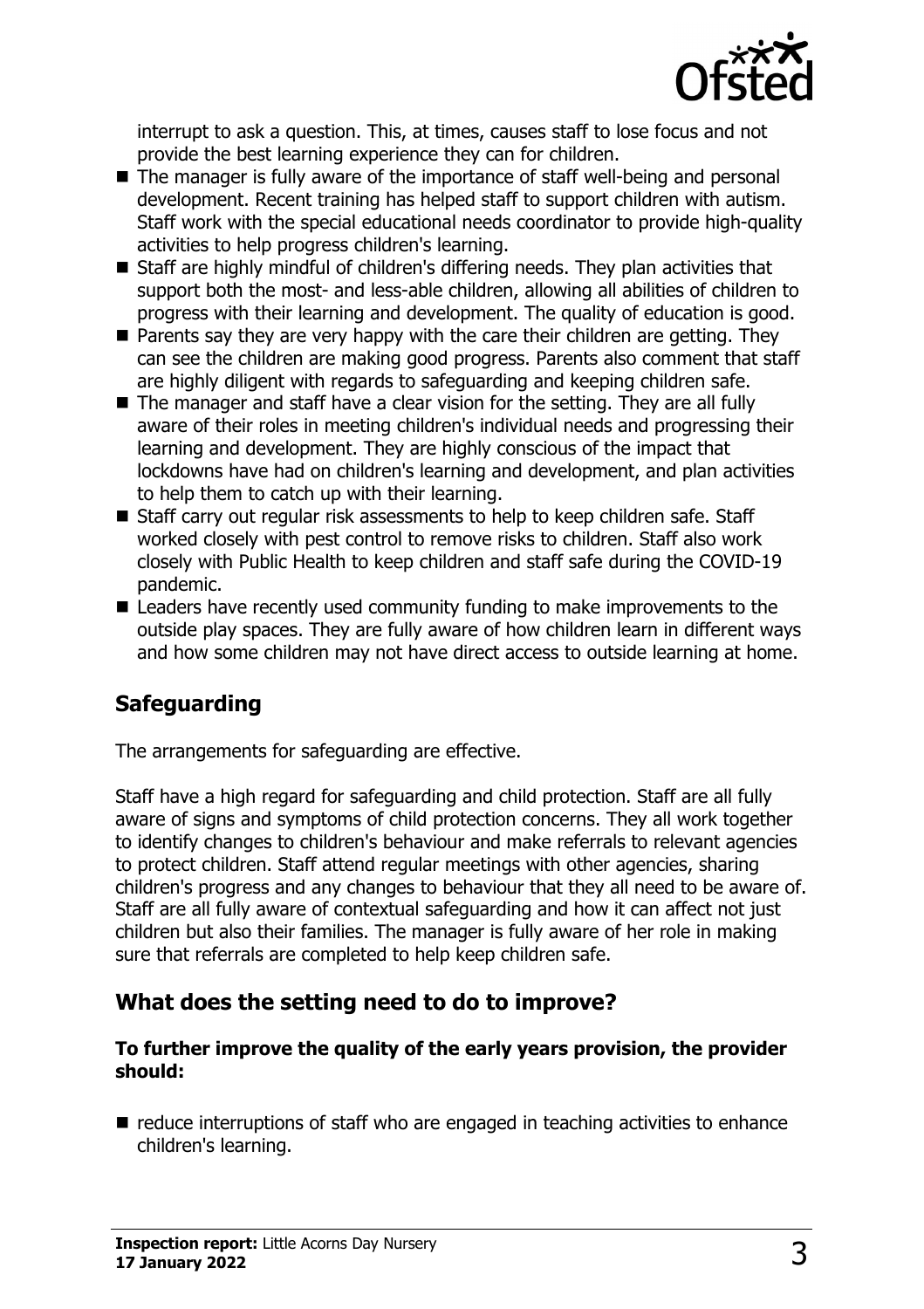

| <b>Setting details</b>                         |                                                                                      |
|------------------------------------------------|--------------------------------------------------------------------------------------|
| Unique reference number                        | EY449725                                                                             |
| Local authority                                | Southwark                                                                            |
| <b>Inspection number</b>                       | 10213093                                                                             |
| <b>Type of provision</b>                       | Childcare on non-domestic premises                                                   |
| <b>Registers</b>                               | Early Years Register, Compulsory Childcare<br>Register, Voluntary Childcare Register |
| Day care type                                  | Full day care                                                                        |
| Age range of children at time of<br>inspection | $0$ to $4$                                                                           |
| <b>Total number of places</b>                  | 104                                                                                  |
| Number of children on roll                     | 88                                                                                   |
| Name of registered person                      | Little Acorns The Next Generation Ltd                                                |
| Registered person unique<br>reference number   | RP529454                                                                             |
| Telephone number                               | 02072522300                                                                          |
| Date of previous inspection                    | 24 November 2017                                                                     |

## **Information about this early years setting**

Little Acorns Day Nursery registered in 2012. It is located in Bermondsey, in the London Borough of Southwark. The nursery is open each weekday from 7.30am to 6.30pm throughout the year, with the exception of public holidays. The nursery receives funding to provide free early education for children aged two, three and four years. The nursery employs 17 staff who work directly with children. Of these, 13 staff, including the manager, hold an early years qualification ranging from level 2 to level 6. The nursery also employs administrative staff and a cook.

## **Information about this inspection**

**Inspectors** Rebecca Hurst Danny Lydon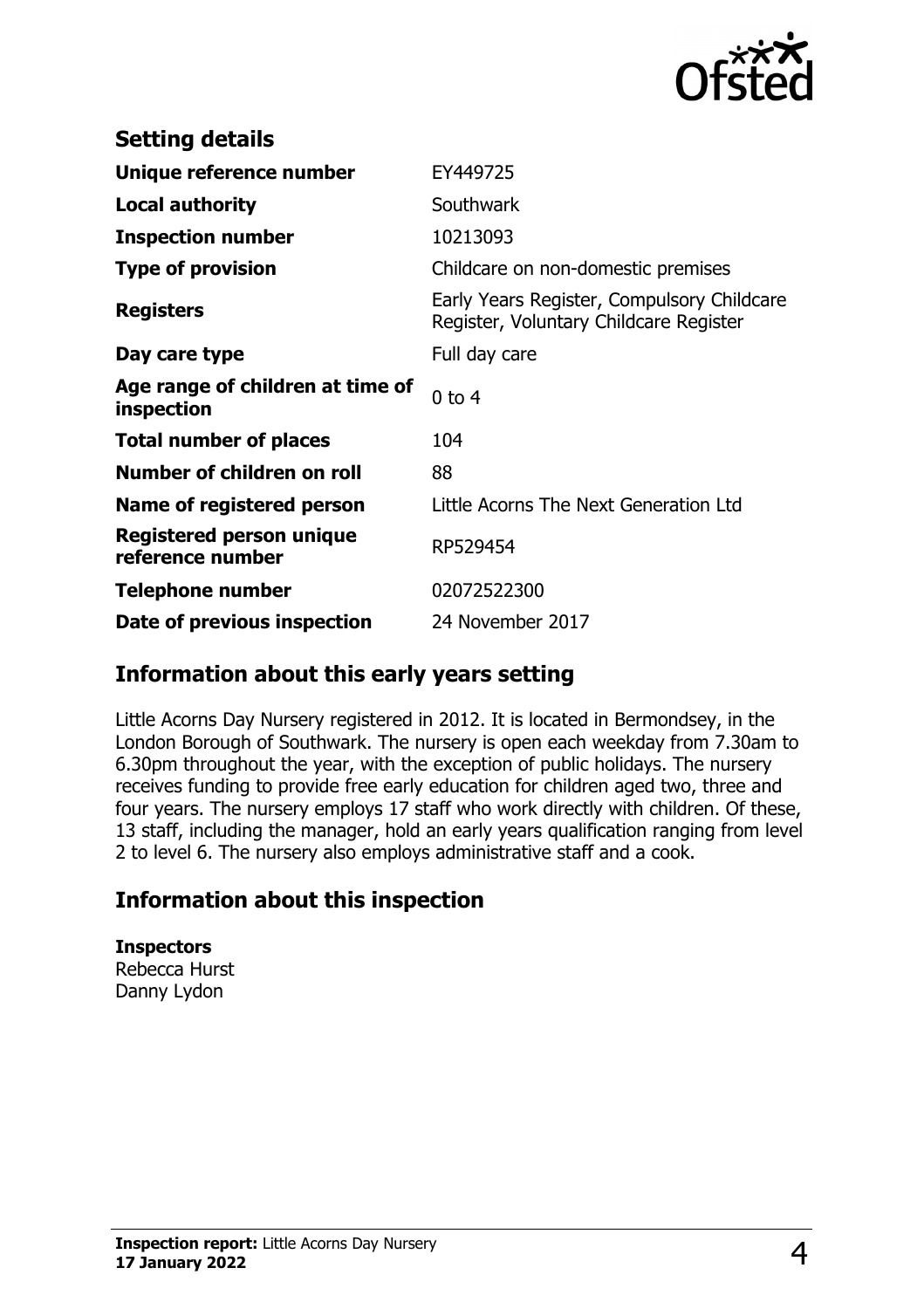

#### **Inspection activities**

- $\blacksquare$  This was the first routine inspection the setting received since the COVID-19 pandemic began. The inspector discussed the impact of the pandemic with the manager and has taken that into account in the evaluation of the setting.
- The lead inspector carried out a joint observation with the manager.
- $\blacksquare$  The lead inspector gathered the views of the parents.
- $\blacksquare$  The inspectors spoke with staff and children at appropriate times during the inspection.
- $\blacksquare$  The inspectors observed children in the rooms to gather information on the quality of teaching.
- $\blacksquare$  The inspectors sampled documents, including safeguarding, pest control and hygiene procedures.

We carried out this inspection under sections 49 and 50 of the Childcare Act 2006 on the quality and standards of provision that is registered on the Early Years Register. The registered person must ensure that this provision complies with the statutory framework for children's learning, development and care, known as the early years foundation stage.

If you are not happy with the inspection or the report, you can [complain to Ofsted](http://www.gov.uk/complain-ofsted-report).